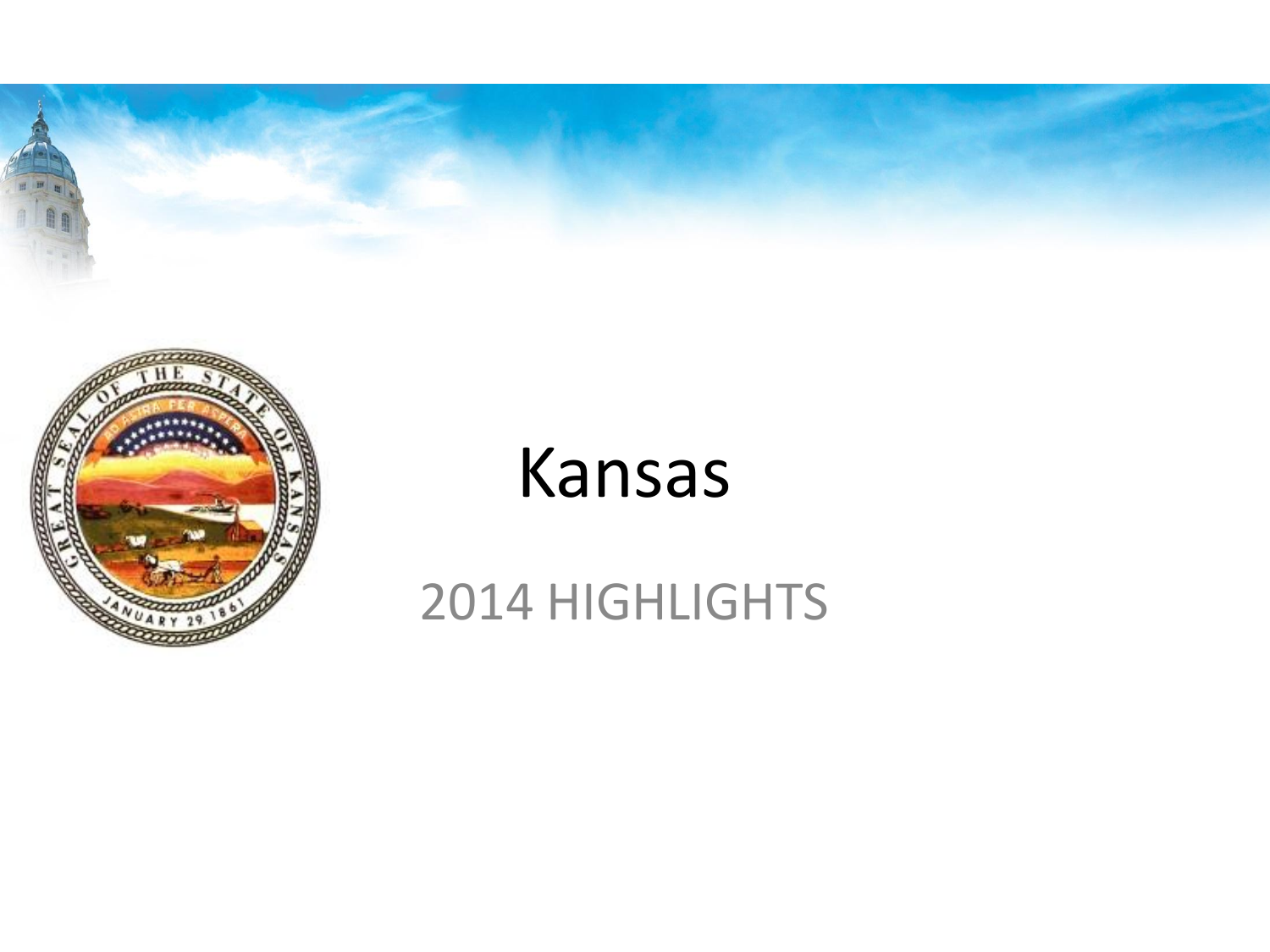### Infrastructure Upgrades

- Upgraded our VMware host servers from HP Blade servers to Cisco UCS.
- Virtualized remaining windows servers to VMware.

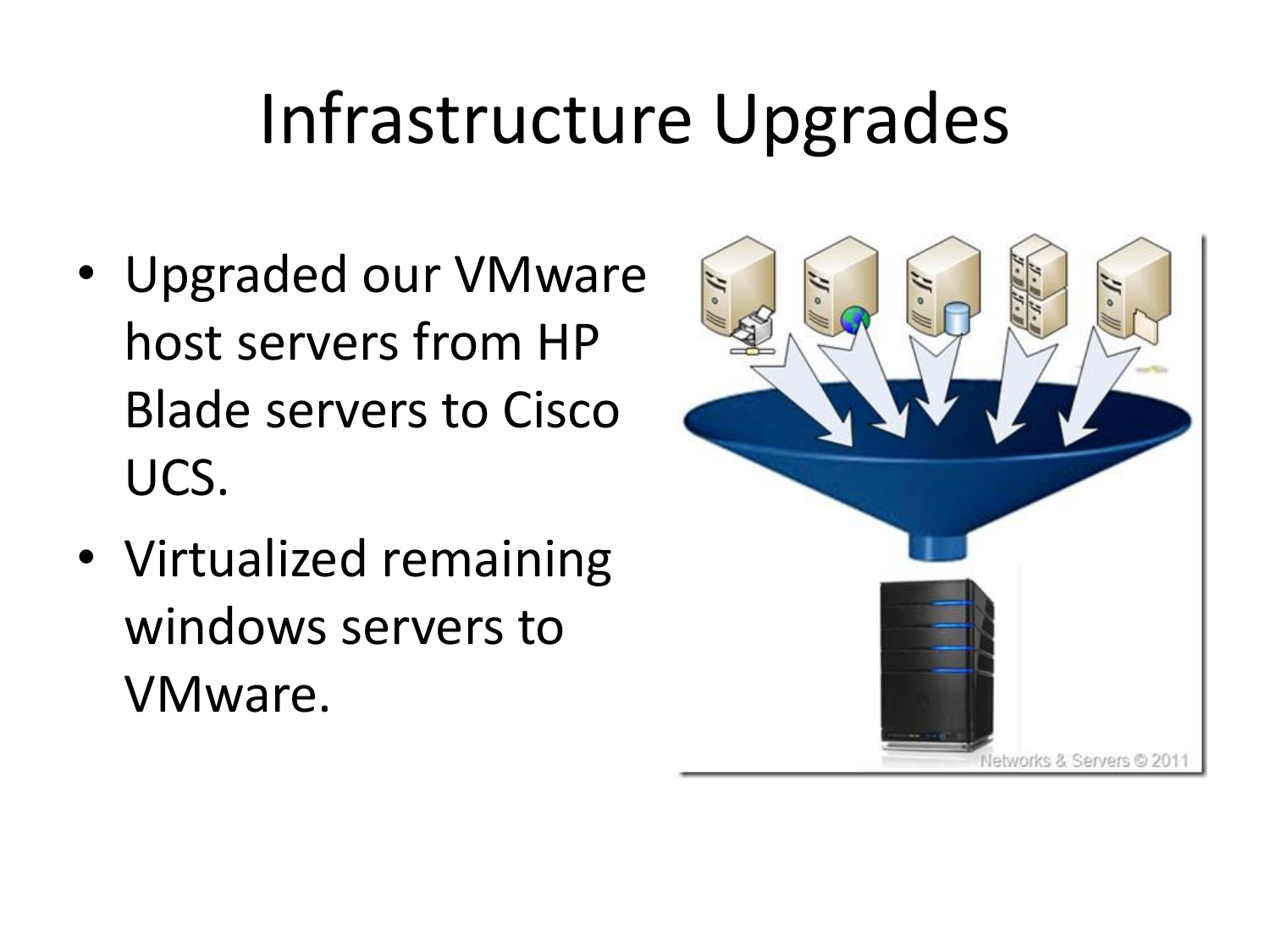### CIFS



- Moved windows file directory to SAN storage and moved all users to CIFS.
- Higher security
- Don't have to worry about users large files affecting performance of Domain Controller.
- Allowed de-duplication and able to have files move to appropriate speed drives
- Doesn't require windows license for file share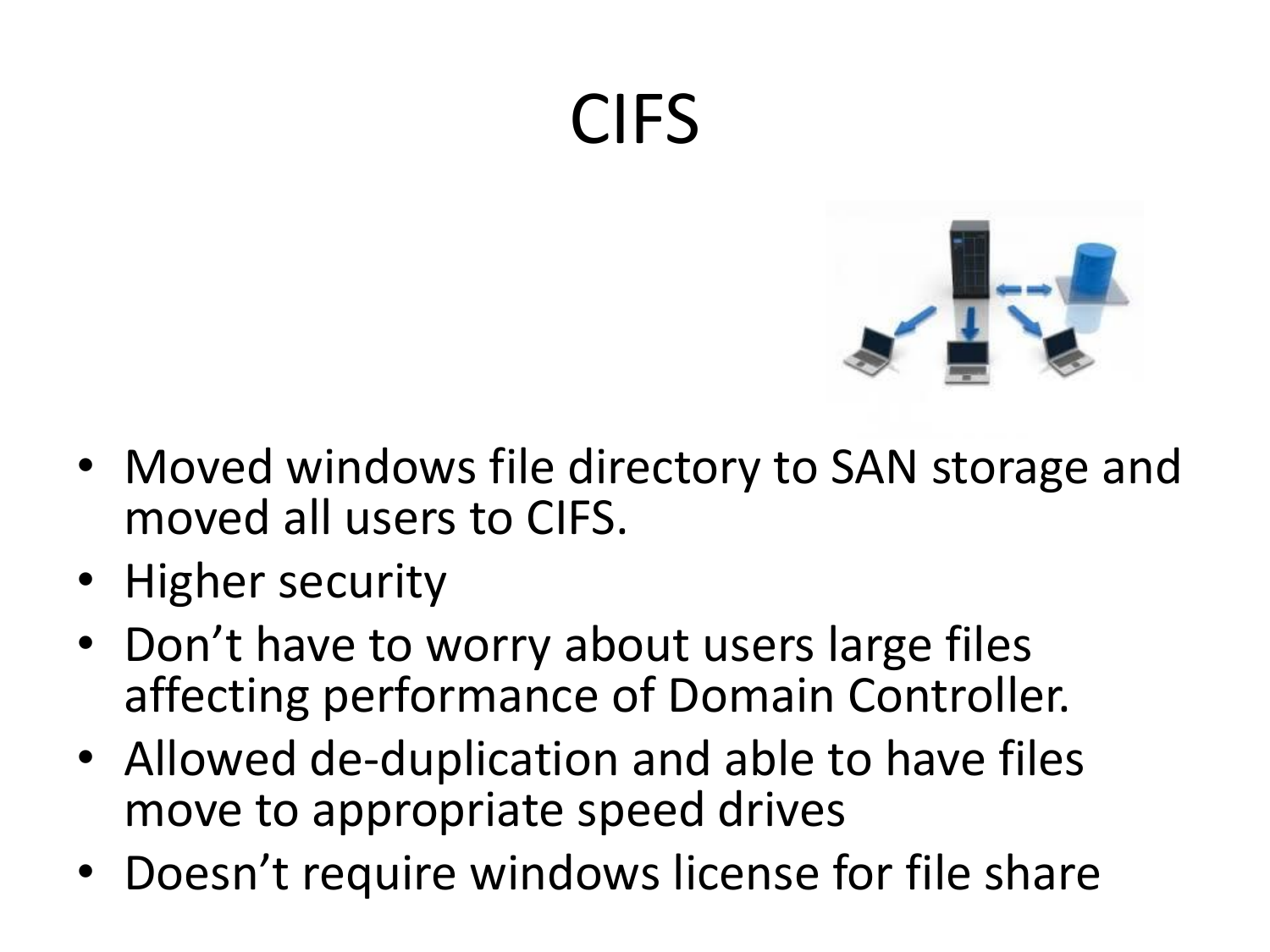## More Infrastructure Changes



- Moved DR site from Wichita to closer location.
- Wireless upgrade switched from Aruba to Cisco. Public wifi available throughout Capitol and increased bandwidth.
- Working with executive branch to connect Capitol to Capitol Complex system for better 4G cell phone reception.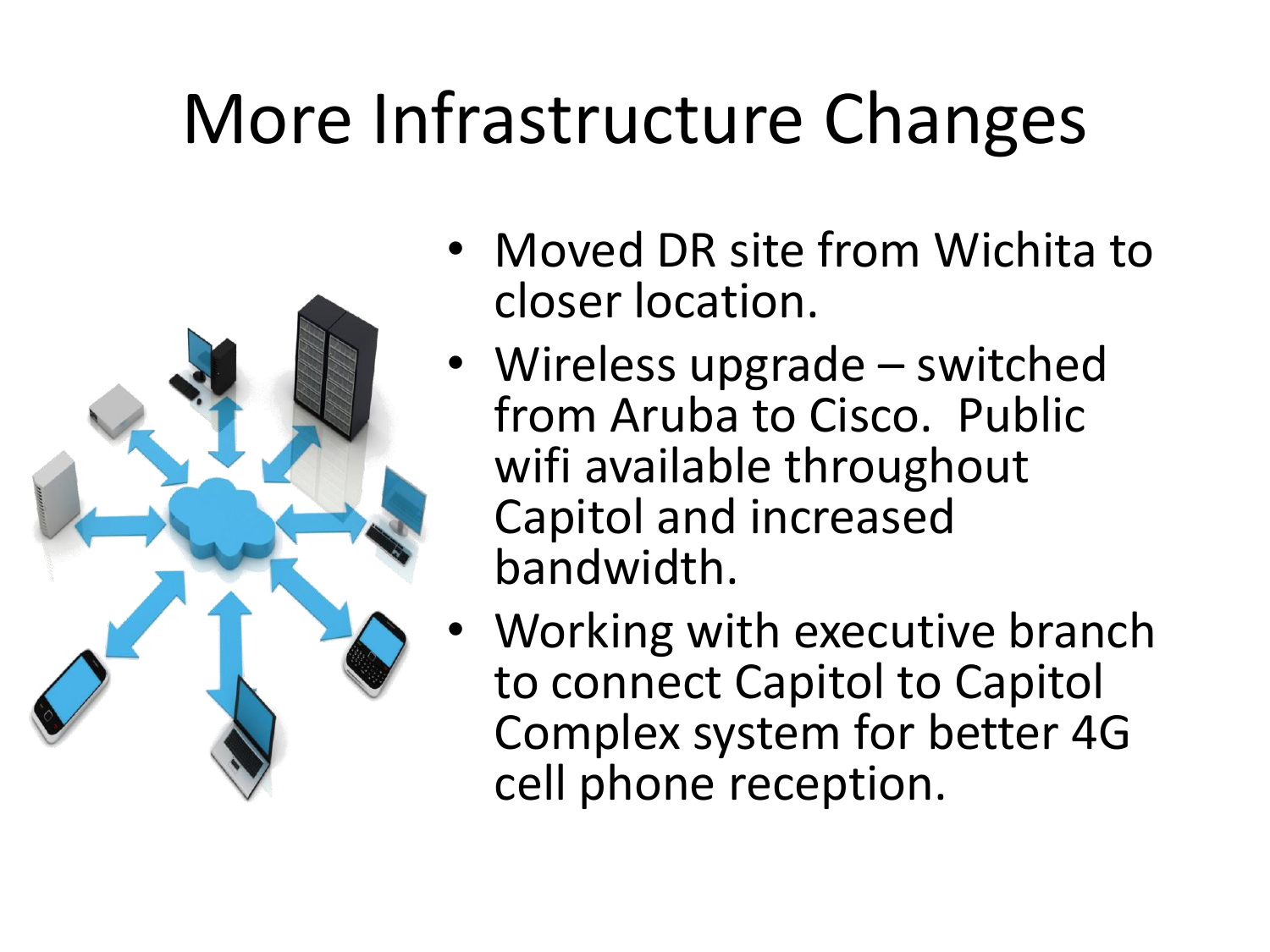# KLISS Improvement



- Committee System web interface
	- Allows users to enter data in web application, instead of open office editor
	- Begins the start of seeing files in HTML format
	- Pushes agendas and minutes into website
	- Integrates with chamber client

Currently in middle of designing real time Chamber calendar system and Legislator Portal. This will be developed in house.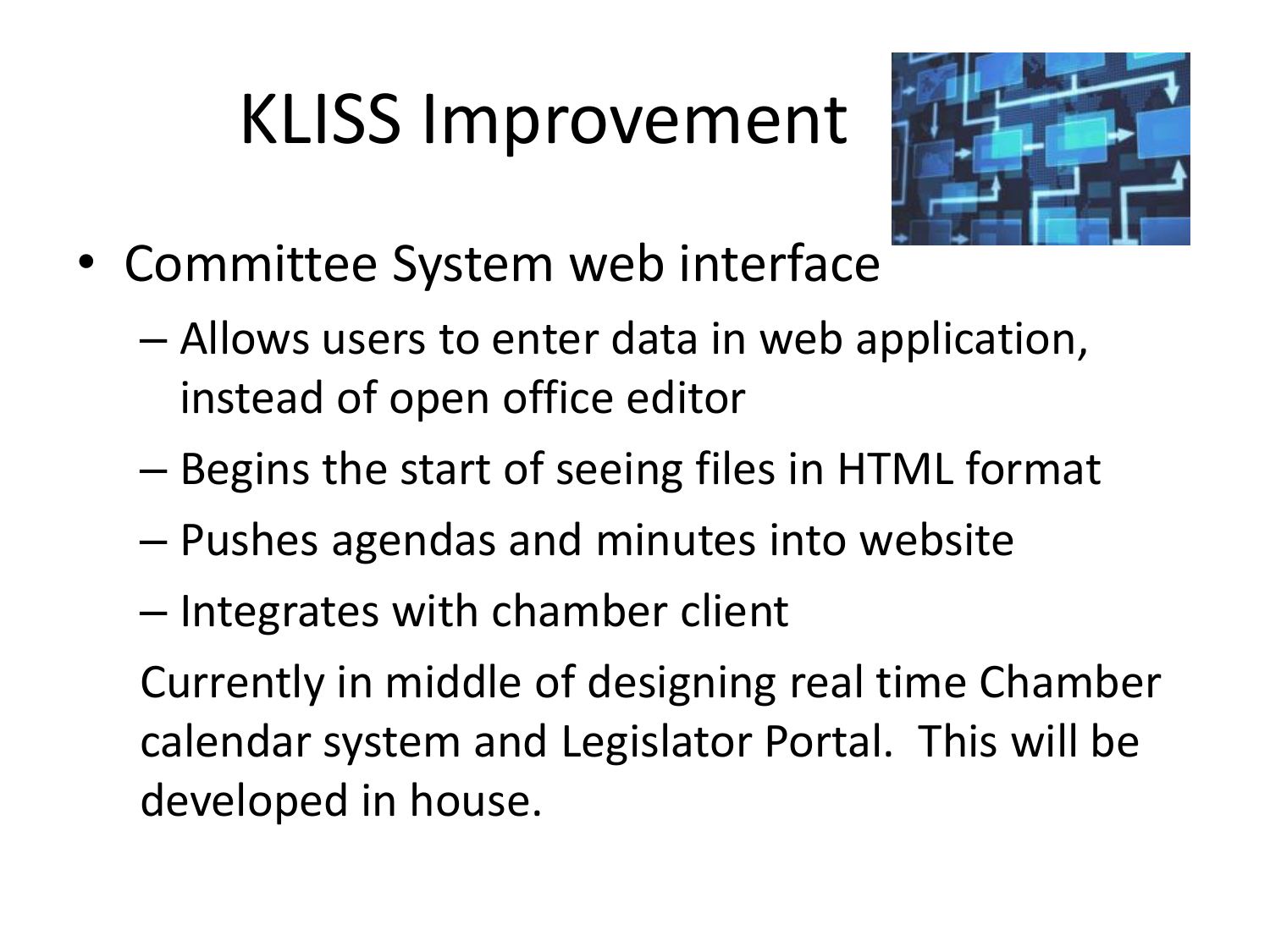

- Building online training section using "Mindflash".
- Complete overhaul of service desk system. Currently in middle of "Footprints" implementation

Service Desk

– Improve our service desk with better metrics collection, quicker customizable notification system, and a good (asset manangement) inventory system.